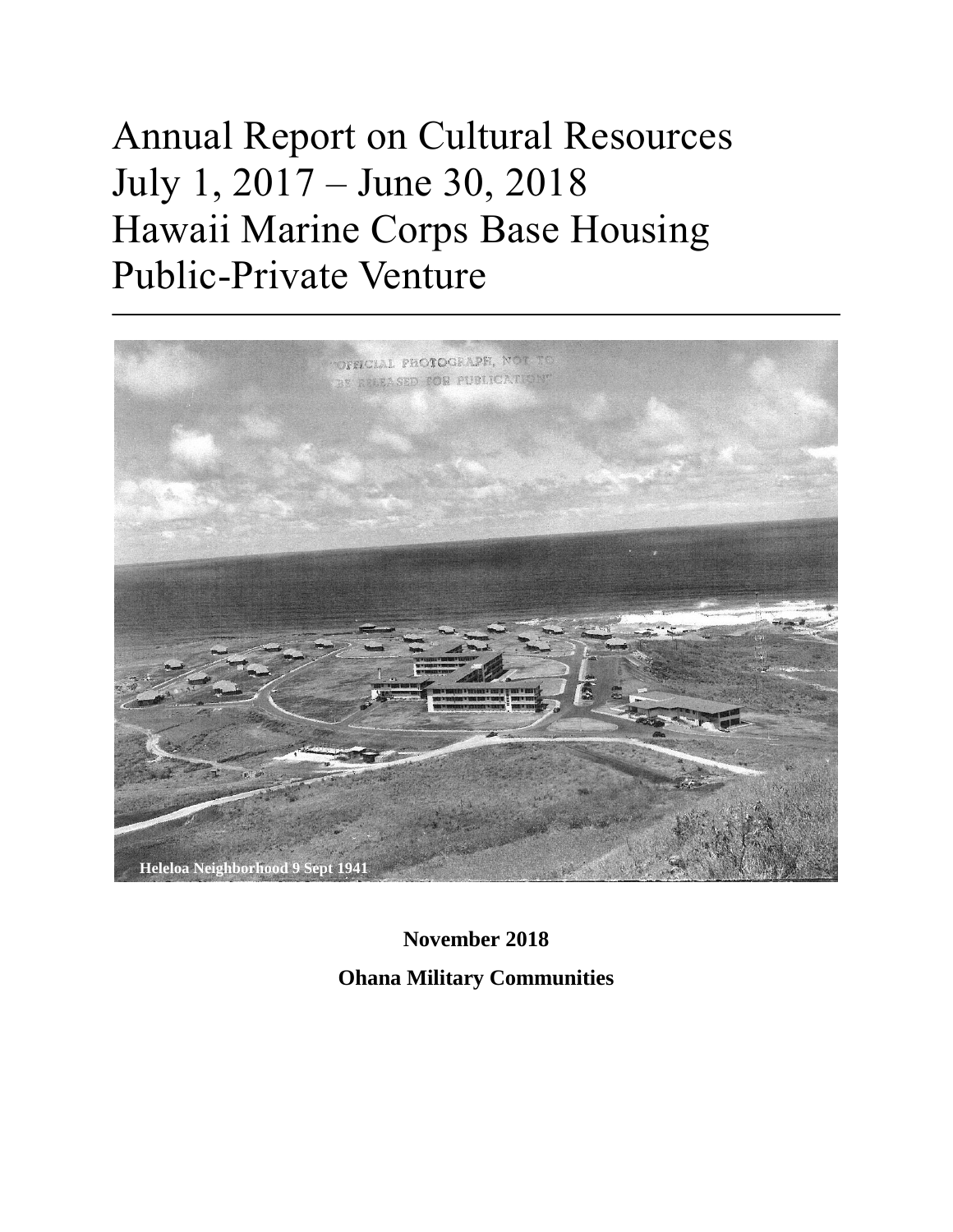## **Table of Contents**

| D. Project Review and consultation for Actions Which May Affect NRHP-Eligible or Potentially |  |
|----------------------------------------------------------------------------------------------|--|
|                                                                                              |  |
|                                                                                              |  |
|                                                                                              |  |
|                                                                                              |  |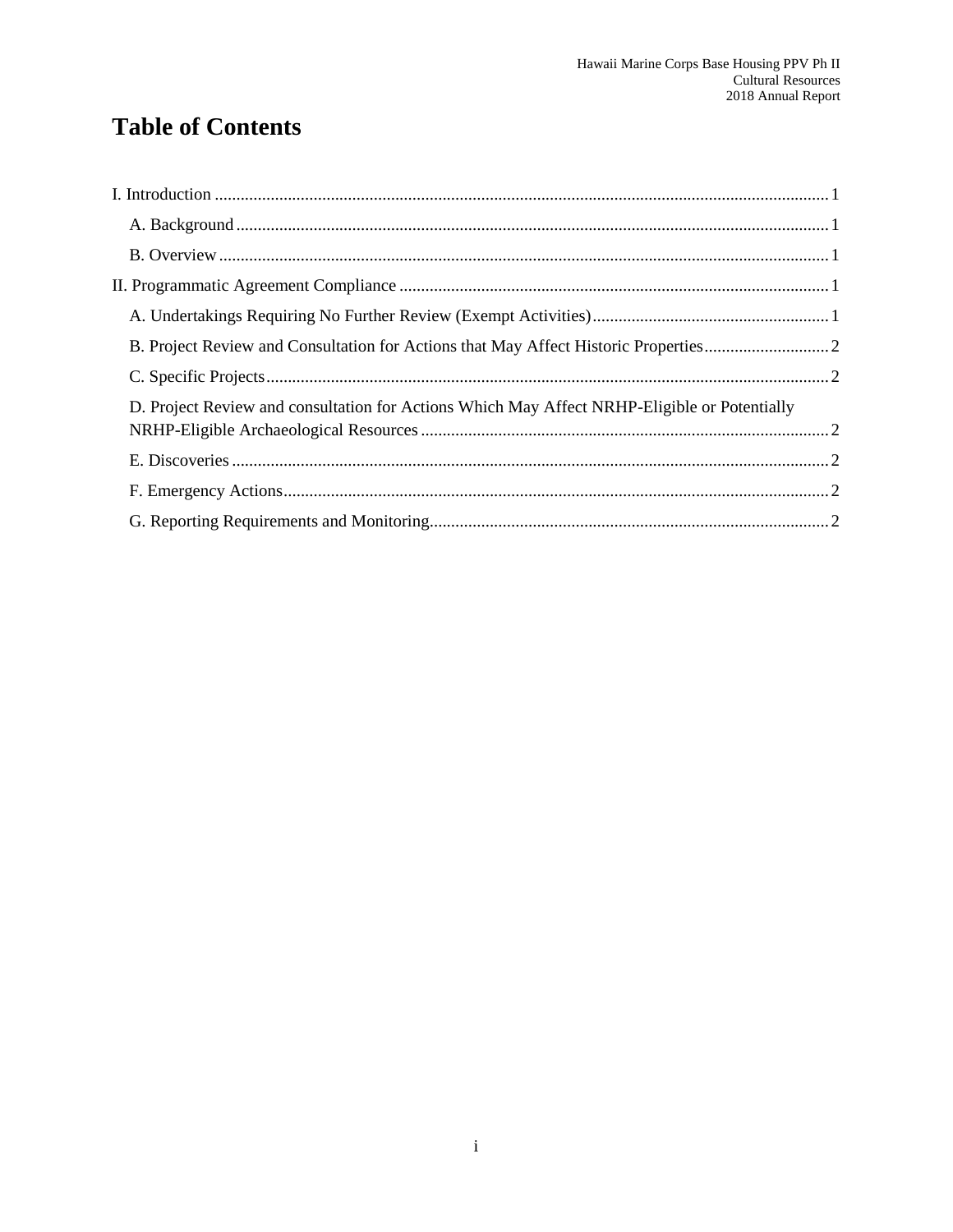## <span id="page-2-0"></span>**I. Introduction**

In accordance with the Programmatic Agreement (PA) among the United States of America, Department of the Navy, the Hawaii State Historic Preservation Officer (SHPO), and the Advisory Council on Historic Preservation for the Hawaii Public-Private Venture (PPV) Phase II, dated September 2006, the Company (Ohana Military Communities, LLC (OMC)) has compiled the following information for the Annual Report, as required under PA Section X.B, summarizing activities performed between July 1, 2017 and June 30, 2018.

#### <span id="page-2-1"></span>**A. Background**

In 2006, OMC assumed the management of the homes within the Lease Area and shortly thereafter, the Ground Lease was transferred to OMC. OMC was established by the Department of the Navy (DoN) and Forest City (now Hunt) Military Communities Hawaii (FCMCH) to fulfill the PPV mission of providing family housing for Marine Corps personnel in Hawaii. The DoN conveyed to OMC family housing, community centers, and ancillary units, among which was one neighborhood of homes, Heleloa, that is eligible for listing in the National Register of Historic Places (National Register) and many areas with archeological resources.

The PA established the process that OMC shall follow in order for the DoN to meet its responsibilities under Sections 106 and 110 of the National Historic Preservation Act of 1966, as Amended (NHPA). Along with the process for review of projects, the PA includes reporting requirements (Section X). This report fulfills the reporting requirements under Section X.B Annual Report and includes a summary of the activities conducted by OMC in regards to the historic housing units. Any work in areas with archeological resources is also included in this report.

#### <span id="page-2-2"></span>**B. Overview**

Reporting for this year includes work falling under PA Section IV, Project Review and Consultation For Actions That May Affect Historic Properties. The reviewed proposal was the renovation of 511 Nimitz Road and window and door repair/replacement throughout the neighborhood. No work under PA Section III, Undertakings That Require No Further Review (Exempt Activities) was conducted during this reporting period. Work associated with PA Section V, Specific Projects, has been completed in previous years and can be referenced in the *Annual Report on Cultural Resources Marine Corps Base Hawaii, Hawaii Public-Private Venture, Phases II & IV, 1 July 2010 – 30 June 2011, Forest City Hawaii Military Communities, LLC*.

## <span id="page-2-3"></span>**II. Programmatic Agreement Compliance**

### <span id="page-2-4"></span>**A. Undertakings Requiring No Further Review (Exempt Activities)**

Section III of the PA stipulates that the activities defined in Exhibit 5 Undertakings that Require No Further Review ("Exempt Activities") will be reported quarterly and annually.

Due to the recent extensive rehabilitation of the homes, little work was needed in the Heleloa neighborhood during this reporting period. A few maintenance tasks were performed in historic housing units in Heleloa. These tasks were reviewed by management to determine whether historic fabric would be affected. The tasks were determined to require no change to the fabric of the buildings and were subsequently given approval without further oversight.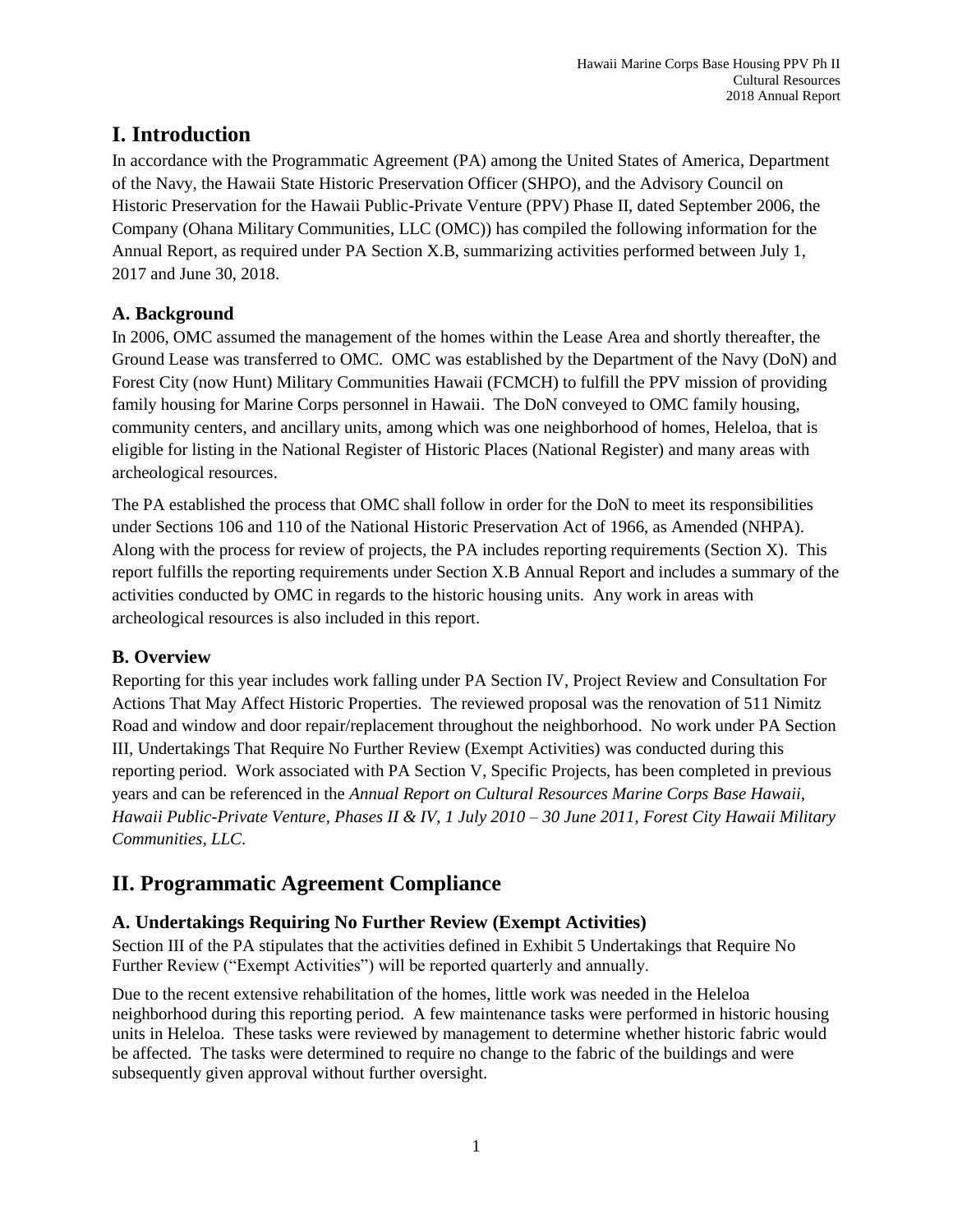#### <span id="page-3-0"></span>**B. Project Review and Consultation for Actions that May Affect Historic Properties**

Section IV of the PA stipulates the process for OMC to follow for projects not included in the Exempt Activities. The QPP or Qualified Archeologist (QA) determines if the Project consists of Exempt Activities or non-Exempt Activities. The outlined process is comprised of providing documentation to all Reviewing Consulting Parties in three stages (25%, 65%, and Record Set) including a preliminary determination of effect on historic resources by the QPP. Many of the projects undertaken during the reporting period that require review were not sufficiently complicated to warrant three stages of review. In those cases, the Reviewing Consulting Parties concurred with the initial proposal. Projects submitted for review during the reporting period include:

- Renovation of 511 Nimitz Road: In March 2018, OMC first consulted with the Reviewing Consulting Parties regarding the renovation of the kitchen and associated Steward's Quarters and lanai additions at 511 Nimitz Road. In May 2018, OMC provided a revised design that incorporated comments and suggestions from the first consultation. The design was found acceptable. Construction began on the kitchen renovation in July 2018, which is outside of this reporting period.
- Neighborhood-wide Window and Door Repair/Replacement Project: Consultation for this project occurred in previous reporting periods; however, construction continues as homes become vacant during change of tenancy. The Reviewing Consulting Parties met on site to review the fiberglass frame screens on April 18, 2018. Photographs of the screens are at the end of this report.

#### <span id="page-3-1"></span>**C. Specific Projects**

Section V of the PA lists two projects specifically with more detailed requirements included. Both projects were completed in previous years. Refer to the *Annual Report on Cultural Resources Marine Corps Base Hawaii, Hawaii Public-Private Venture, Phases II & IV, 1 July 2010 – 30 June 2011, Forest City Hawaii Military Communities, LLC* for more information.

#### <span id="page-3-2"></span>**D. Project Review and consultation for Actions Which May Affect NRHP-Eligible or Potentially NRHP-Eligible Archaeological Resources**

Section VI of the PA stipulates the requirements for archaeological study and monitoring. No work requiring archaeological study or monitoring was undertaken during the reporting period.

#### <span id="page-3-3"></span>**E. Discoveries**

Section VII of the PA stipulates the requirements for archaeological discoveries. No archaeological discoveries were found during the reporting period.

#### <span id="page-3-4"></span>**F. Emergency Actions**

Section VIII of the PA stipulates the requirements for emergency actions involving historic resources resulting from emergency events. No work resulting from emergency events was undertaken during the reporting period.

#### <span id="page-3-5"></span>**G. Reporting Requirements and Monitoring**

Section X of the PA provides reporting requirements for case files, annual reports, quarterly reports, annual meetings, public inspection and comments on reports, and evaluations of properties reaching fifty years of age during the reporting period.

An annual meeting was held by the Navy with the historic parties in April 2018. OMC personnel attended a meeting on April 18<sup>th</sup> and presented a brief of their work throughout the year. OMC meets with the CRM as needed or requested.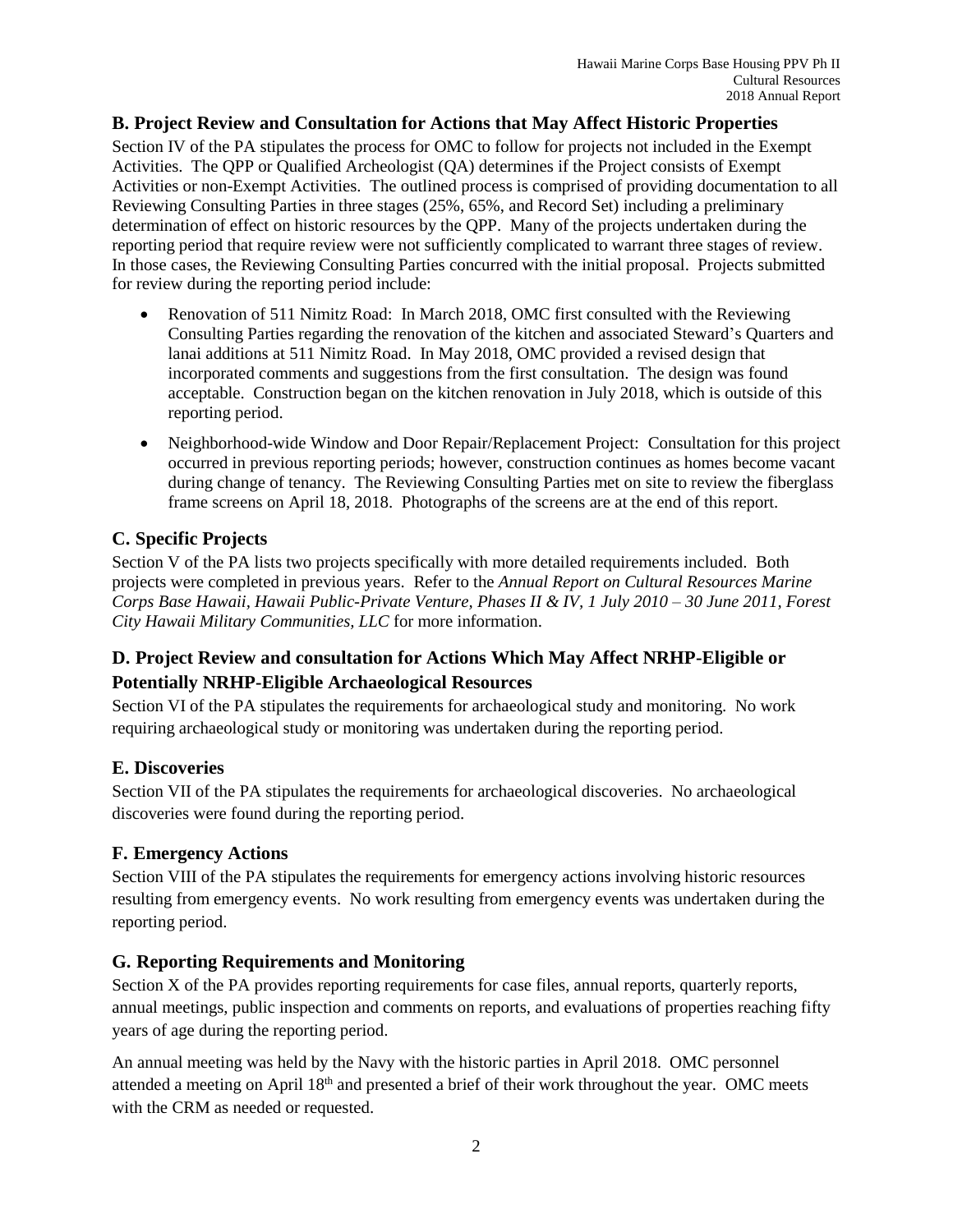This report fulfills the annual report stipulation for the reporting period of July 1, 2017 and June 30, 2018 and will be made available on the OMC website (http://www.ohanamarinecorpscommunities.com) for 90 days. The 2017 report was also made available on the website, and no comments were received.